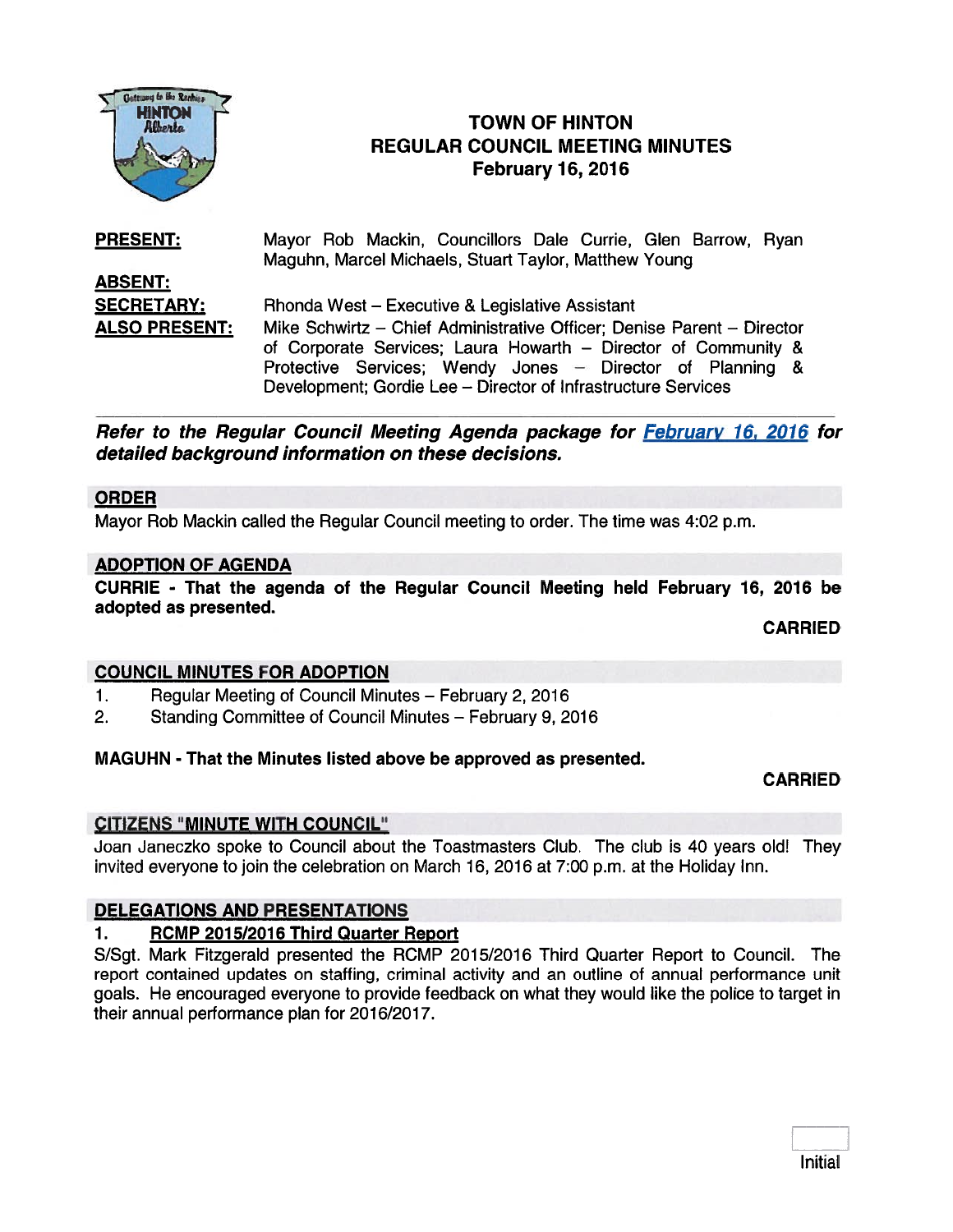| <b>ACTION ITEMS</b>                                                                                                                                                                                                                                                                                                                                                                          |
|----------------------------------------------------------------------------------------------------------------------------------------------------------------------------------------------------------------------------------------------------------------------------------------------------------------------------------------------------------------------------------------------|
| Land Sale - Part of Lot 1, Plan 992 6740 (875 Makenny Street)<br>1.<br>BARROW - That Council accept the Offer to Purchase from Ken Harasymiw to purchase a<br>subdivided portion of 875 Makenny Street (Lot 1, Plan 992 6740) to be consolidated with the<br>purchaser's adjacent property at the price with terms/conditions as previously circulated<br>and reviewed by Council In Camera. |
| <b>CARRIED</b>                                                                                                                                                                                                                                                                                                                                                                               |
| <b>Naming Request for "Rick Bonar Wildlife Tower"</b><br>2.<br>MAGUHN - That Council support the "Maxwell Lake Lookout Tower" be named the "Rick<br>Bonar Wildlife Tower" at the Beaver Boardwalk.<br><b>CARRIED</b>                                                                                                                                                                         |
| CURRIE - That the commemorative plaque for the Tower be funded from Council's<br>Contingency up to \$1,000.<br><b>CARRIED</b>                                                                                                                                                                                                                                                                |
| 2016 Operating and Capital Budgets<br>3.<br>BARROW - That Council approves the 2016 Operating Budget of \$32,694,645 and the<br>Capital Budget of \$14,848,500.<br><b>CARRIED</b>                                                                                                                                                                                                            |
| Bylaw #933 - 2016 Waste Management Fee<br>4.<br>CURRIE - That Council approves the amended Schedule "A" of Bylaw 933 as presented in<br>Attachment #1 to take effect April 1, 2016.<br><b>CARRIED</b>                                                                                                                                                                                        |
| Bylaw #1100 - Borrowing Line of Credit<br>5.<br><b>CURRIE - That Council give Bylaw #1100 first reading.</b><br><b>CARRIED</b>                                                                                                                                                                                                                                                               |
| YOUNG - That Council give Bylaw #1100 second reading.<br><b>CARRIED</b>                                                                                                                                                                                                                                                                                                                      |
| MAGUHN - That Council give unanimous consent for third reading of Bylaw #1100.<br><b>CARRIED</b>                                                                                                                                                                                                                                                                                             |
| MICHAELS - That Council give Bylaw #1100 third and final reading.<br><b>CARRIED</b>                                                                                                                                                                                                                                                                                                          |
| <b>INFORMATION ITEMS</b>                                                                                                                                                                                                                                                                                                                                                                     |
| Information on First-Run Movie Options<br>1.                                                                                                                                                                                                                                                                                                                                                 |

TAYLOR — That Council endorses the purpose of the facility as <sup>a</sup> multi-use facility including at least the following uses:

- Local performing arts
- •Movies